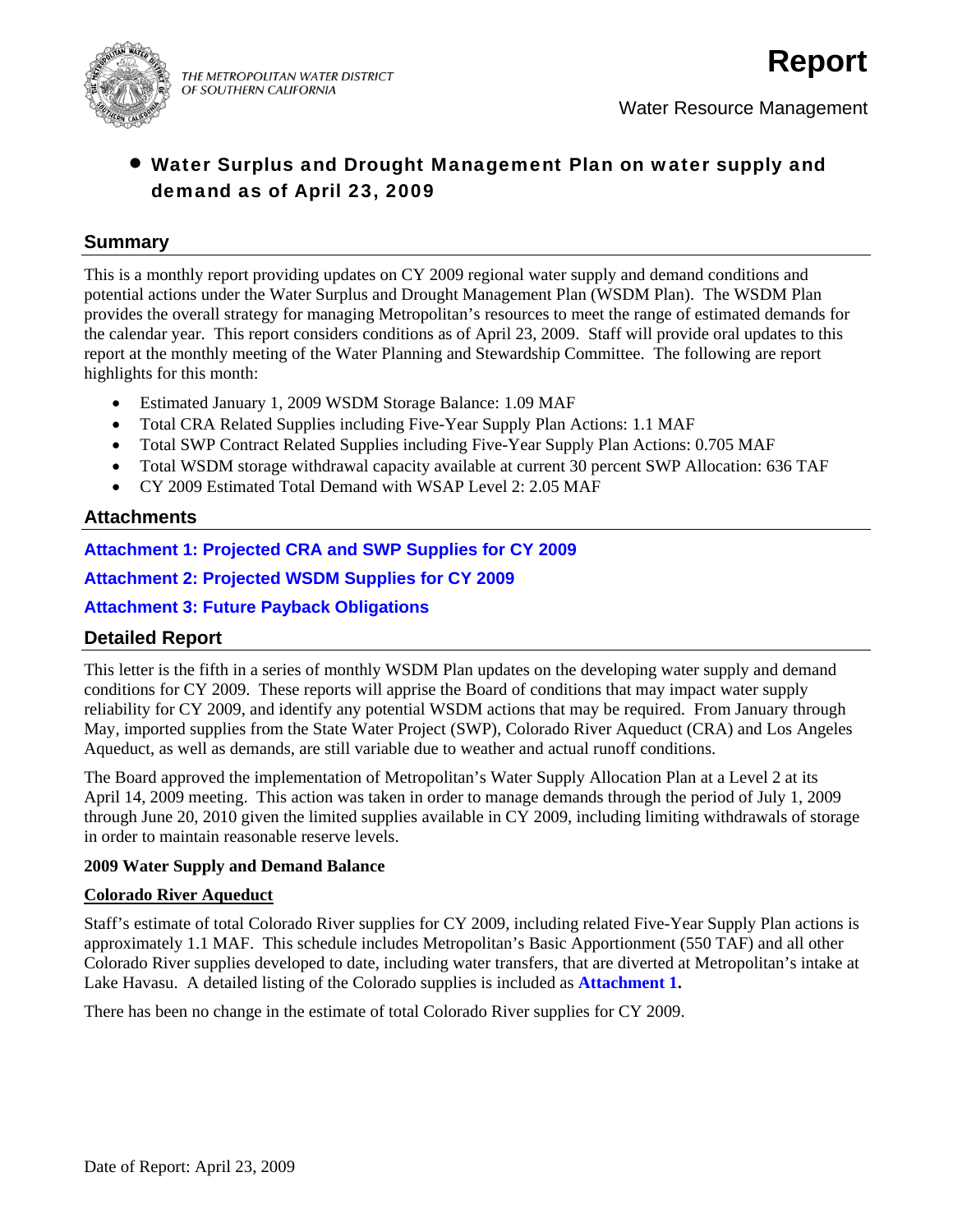## Board Report (Water Surplus and Drought Management Plan on water supply and demand as of April 23, 2009)

### **State Water Project**

On April 15, 2009, the California Department of Water Resources (DWR) announced that the Table A allocation has been increased from 20 percent to 30 percent of Table A amounts. This increase is due to the developing hydrology, runoff, and storage conditions. The current 30 percent Table A allocation is reflective of the following system storage and hydrologic conditions to date: Lake Oroville storage is approximately 59 percent full and the Northern Sierra snowpack is 83 percent of normal for April 23. It is also reflective of the actual and anticipated delivery restrictions in the Delta to protect Delta smelt. These restrictions have had an estimated impact to Metropolitan since the beginning of CY 2009 of approximately 90 TAF. DWR is expected to review and update the Table A allocation following the upcoming May 1 California Cooperative Snow Survey.

Under the current 30 percent Table A allocation, Metropolitan would receive Table A supplies of 573 TAF. Metropolitan would also take delivery of 68 TAF from Metropolitan's transfer and exchange agreements with the Desert Water Agency and Coachella Valley Water District (DWCV), and the City of Port Hueneme; the SWP Turnback Pool; and Article 56 carryover water from 2008. Total CY 2009 SWP contract supplies under the current allocation are projected at about 641 TAF. An additional 46 TAF from the related Five Year Resource Options and 18 TAF from the Yuba Multi-Year Transfers results in a total SWP total of 705 TAF. A detailed listing of SWP supplies is contained in **Attachment 1.**

There has been an increase of approximately 200 TAF of SWP basic supplies since last month's report due to the recent increase in Table A allocation.

### **Water Demands**

As reported at the April Board Meeting, estimated water demands for CY 2009 are 2.05 MAF. This demand reflects that the region will be operating under a Level 2 Water Supply Allocation Plan implementation, which also includes a 30 percent reduction under the Interim Agricultural Water Program (IAWP). Actual demands for the year will vary based on water sales prior to the July 1, 2009 WSAP implementation and on actual local supply production by the member agencies during the allocation year. The total demands do not include deliveries of water as part of the exchange with DWCV. At this time, Metropolitan intends to recover water stored in the Advance Delivery Account to meet the obligations under this exchange. If the SWP Table A allocation exceeds 30 percent, Metropolitan would be obligated to deliver a portion of the obligation from its CRA supply.

There is no change in the estimate of CY 2009 demands under a WSAP Level 2 implementation.

### **WSDM Supplies and Management Actions**

### **WSDM Storage Portfolio**

In addition to the CRA and SWP related supplies described above, Metropolitan had a total of approximately 1.09 MAF of storage in its WSDM resource portfolio as of the beginning of CY 2009 (this figure excludes water stored for emergency purposes). Accounting for conveyance constraints, approximately 636 to 710 TAF of this amount is available in CY 2009, depending upon whether the SWP allocation is 30 percent or 50 percent, respectively. Some of the programs have contract provisions that allow for a supply increase in relation to an increase in SWP allocation. This estimate reflects the contractual minimum amounts of the programs and/or any agreed upon increase in minimum contractual amounts with banking partners. Detailed program level estimates of operational WSDM supplies for 2009 under the current SWP allocation, along with projected storage levels, are shown in **Attachment 2**. Metropolitan staff will continue to work cooperatively with its member agencies and other partners to ensure coordination and effective program management. **Attachment 2** also shows approximately 219 TAF of water supply programs that are currently under development in 2009.

Since last month's report, there has been a net 8 TAF increase in the amount of WSDM storage available at a 30 percent SWP allocation. This difference is attributed to increase in projected supplies from the Central Valley groundwater storage programs.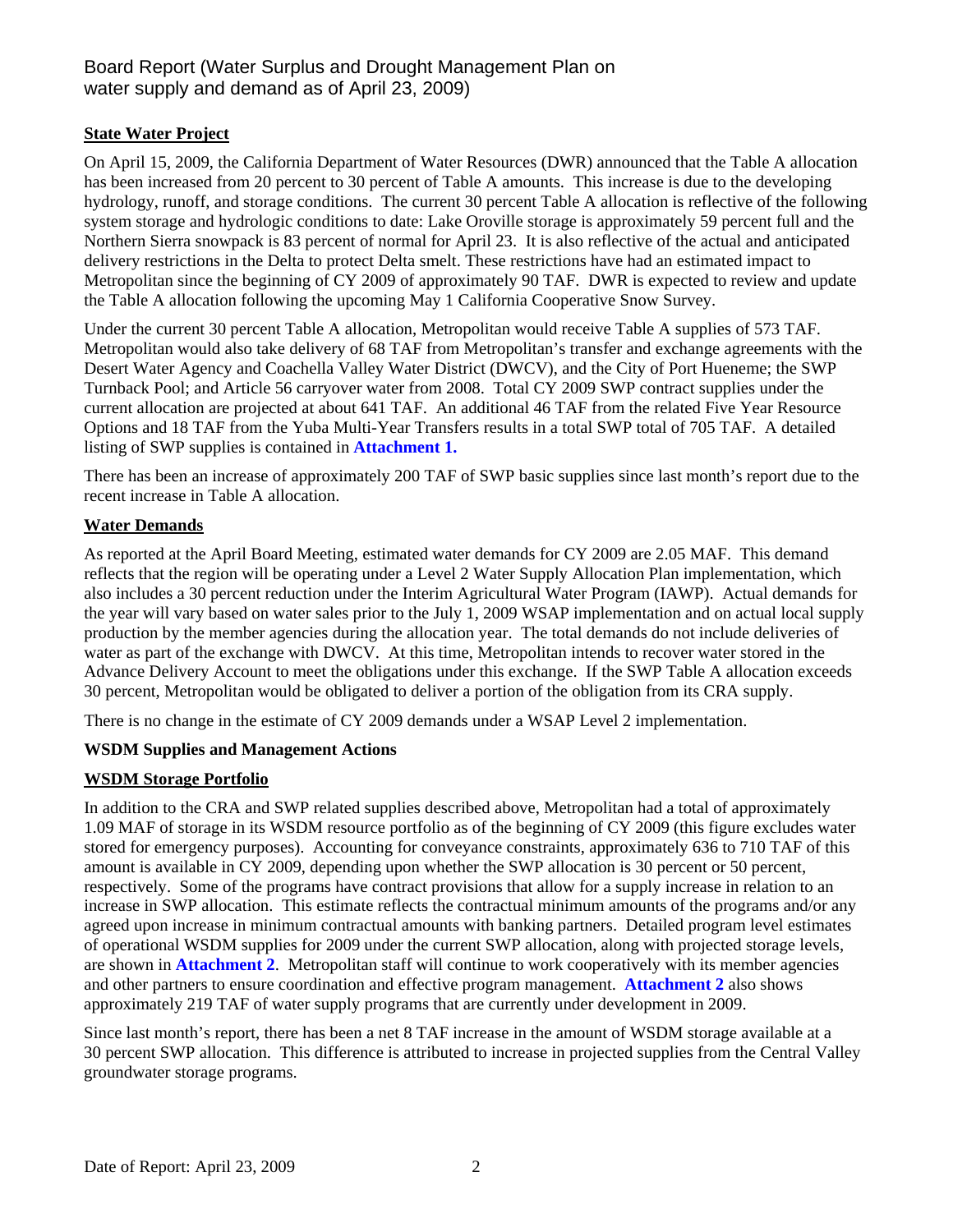### **Storage/Exchanges**

The table in **Attachment 3** shows a list of the exchange and storage programs that Metropolitan has participated in, that have a future payback obligations. The exchange agreement executed in 2002 with the Southern Nevada Water Authority allows Metropolitan to store unused Nevada apportionment of Colorado River water in California. The total amount of water stored through 2008 under this agreement is 70 TAF. Nevada will request recovery of this stored water in the future. It is expected that Nevada will not request this water until 2018. An agreement specifying return conditions is currently being negotiated and is expected to be brought to the Board for consideration in the next few months. Metropolitan also has an obligation to pay back approximately 79 TAF of Article 54 – Flexible Storage water that was withdrawn from DWR storage in CY 2007 and 2008. The 2007 water must be paid back by 2013, and the 2008 water must be paid back by 2014. In 2003 Metropolitan entered into an agreement with Coachella Valley Water District (CVWD) to credit the agency 32 TAF for CRA deliveries made in 2003. Metropolitan has made payback deliveries in 2007 and 2008 and it is estimated that Metropolitan will pay the remaining balance in full during CY 2009.

#### **Water Balance and Actions**

In the absence of the implementation of a Level 2 Water Supply Allocation, current trend demand would have likely exceeded 2.2 MAF for CY 2009. However, with the implementation of the WSAP Level 2 demands are estimated to be at a level of 2.05 MAF. With the currently projected supplies on the SWP and CRA of 1.8 MAF, there is a resulting supply need of approximately 245 TAF. This need will be met through the withdrawal of WSDM storage actions as shown in the graphic below.



#### **Five-Year Supply Plan Resource Options**

The Board has received reports and updates on the goals and progress of the Five-Year Supply Plan. These options could yield approximately 429 TAF or more of additional supply if successfully implemented. Staff continues to pursue their resource options that focus on six initiatives: extraordinary conservation, Colorado River transactions, near-term Delta actions, SWP transactions, groundwater recovery, and local resources. These supplies and conservation measures would enhance water supply reliability in Metropolitan's service area given continued dry conditions and restrictions on the State Water Project deliveries from the Delta. As previously noted, related actions from the Five-Year Supply Plan are being accounted for under either the SWP or CRA total delivery estimates. The conservation measures associated with the Five-Year Supply Plan now account for actions that are necessary to achieve water savings needed to meet allocations under a Level 2 WSAP allocation.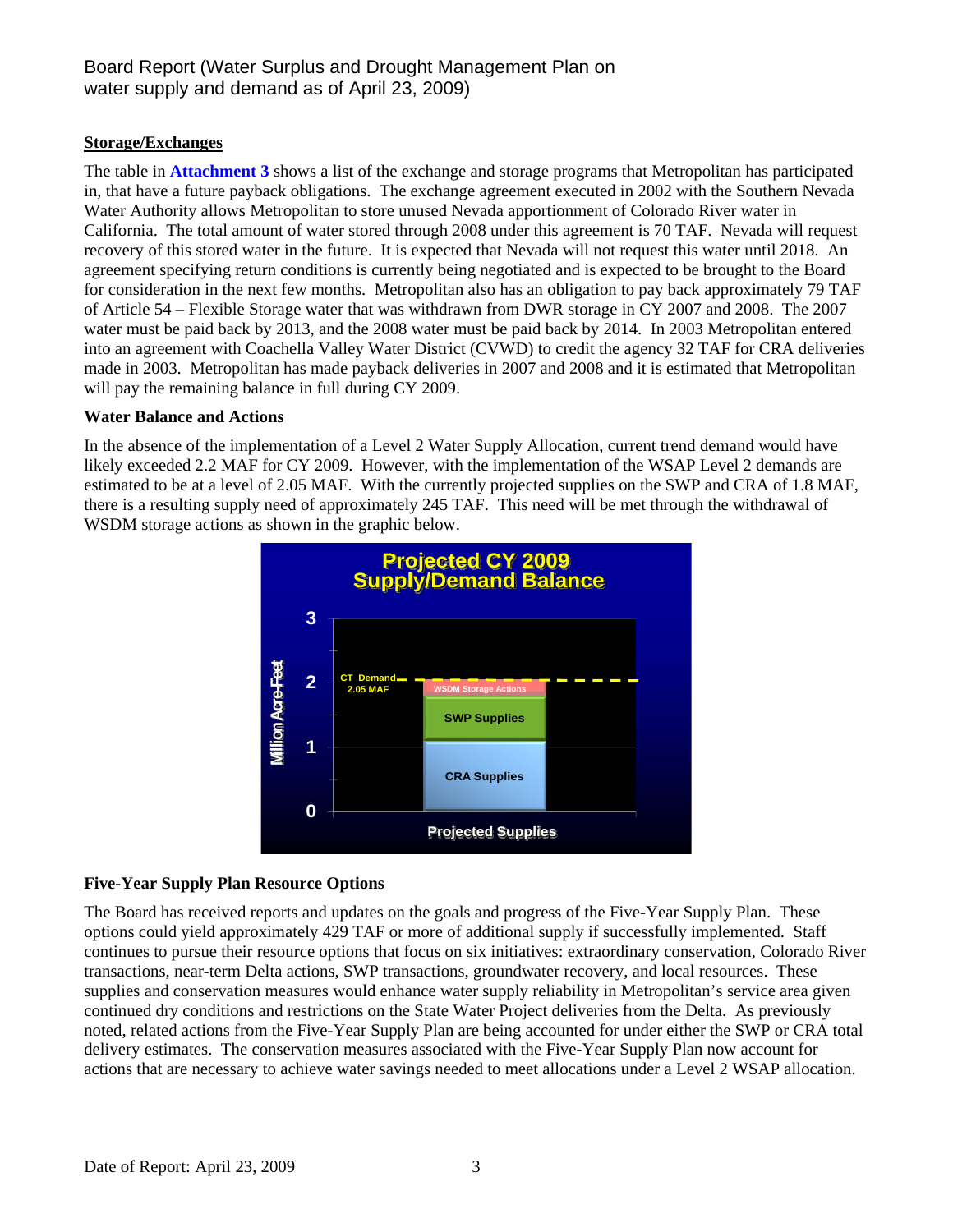| <b>CRA BASIC PROGRAMS</b>                                             |           |           |
|-----------------------------------------------------------------------|-----------|-----------|
| <b>Basic Total Apportionment</b>                                      |           | 550,000   |
| MWD Water Budget Agricultural Adjustment                              |           | $-60,000$ |
| Priority 1,2, and 3b                                                  | $-56,000$ |           |
| Imperial ID                                                           | 0         |           |
| Coachella Valley WD                                                   | Ω         |           |
| Misc and Indian PPR's                                                 | $-4,000$  |           |
| <b>DWCV Obligation</b>                                                |           | $-51,000$ |
| <b>IID-MWD Conservation Program</b>                                   |           | 85,000    |
| Lower Colorado Water Supply Project                                   |           | 7,000     |
| <b>PVID Land Fallowing</b>                                            |           | 118,000   |
| Canal Lining Water to MWD                                             |           | 15,000    |
| <b>Exchange with CVWD</b>                                             |           | $-35,000$ |
| Water Exchanged with SDCWA (IID Transfer & All American Canal Lining) |           | 131,000   |
| Other Programs/Ag Adjustment/DWCV Callback                            |           | 180,000   |
| Ag Adjustment                                                         | 60,000    |           |
| <b>DWCV Callback</b>                                                  | 30,000    |           |
| <b>Other Programs</b>                                                 | 90,000    |           |
| <b>CRA BASIC PROGRAMS TOTAL</b>                                       |           | 940,000   |
| <b>5 YEAR SUPPLY RESOURCE OPTIONS</b>                                 |           | 160,000   |
| <b>Colorado River Supplies Total</b>                                  |           | 1,100,000 |

### **CY 2009 Projected CRA and SWP Supplies**

| <b>SWP BASIC PROGRAMS</b>                                 |           |
|-----------------------------------------------------------|-----------|
| <b>MWD Table A</b>                                        | 573,000   |
| MWD 2008 Carryover                                        | 15,000    |
| Desert Water/Coachella Valley exchange (Table A)          | 51,000    |
| Port Hueneme Agreement /Turnback Pool/Westland Mitigation | 2,000     |
| <b>ISWP BASIC SUPPLIES TOTAL</b>                          | 641,000   |
| <b>IYuba Multi Year Transfers</b>                         | 18,000    |
| <b>IS YEAR SUPPLY RESOURCE OPTIONS</b>                    | 46,000    |
| <b>SWP Supplies Total</b>                                 | 705,000   |
| TOTAL w/ 5 YEAR SUPPLY RESOURCE OPTIONS                   | 1,805,000 |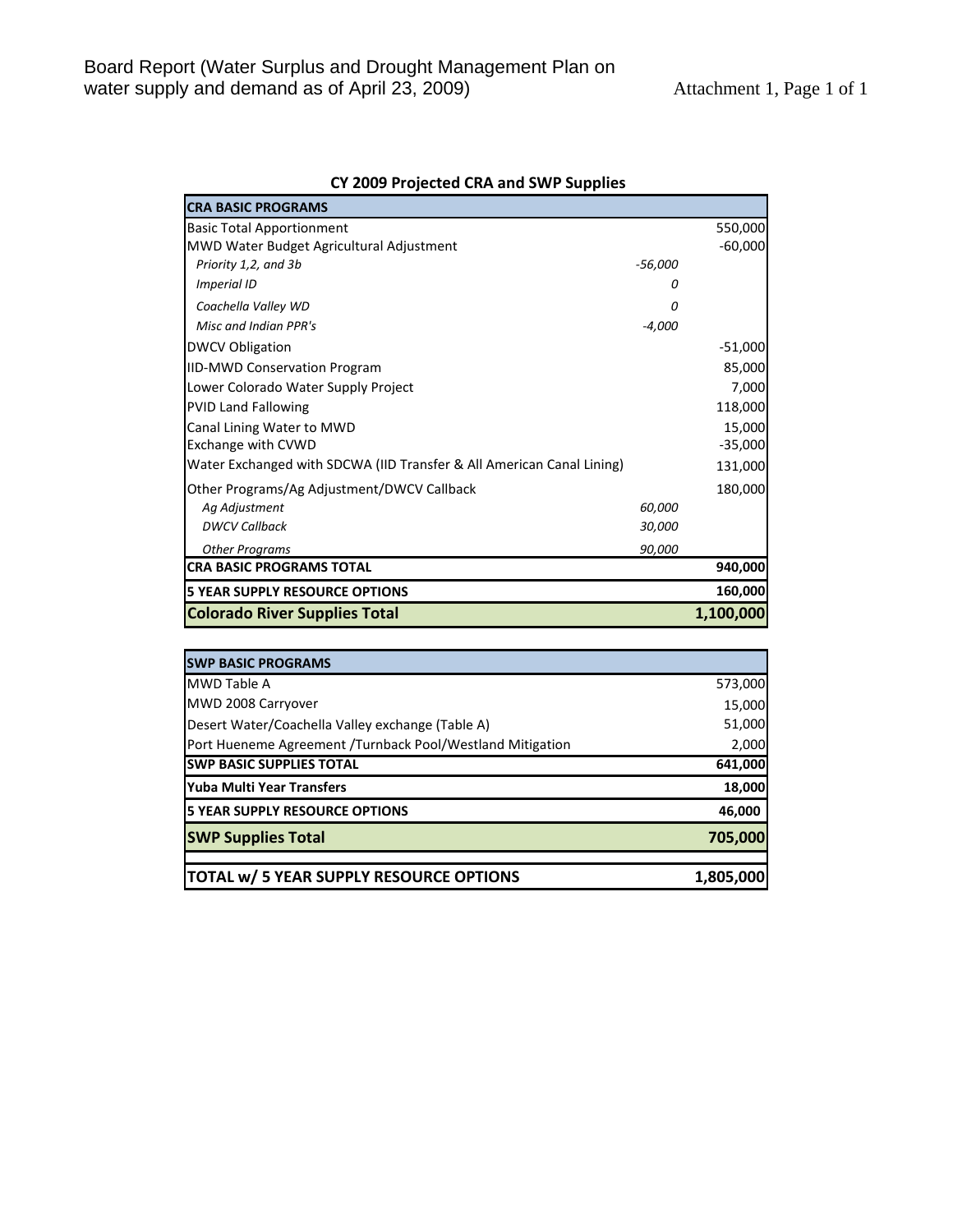| Program                                        | Projected<br>1/1/2009<br><b>Storage Levels</b> | <b>Amount</b><br><b>Available at</b><br><b>30% SWP</b><br><b>Allocation</b> | <b>Amount</b><br><b>Available at</b><br><b>50% SWP</b><br><b>Allocation</b> | <b>CY 2009</b><br>Put<br><b>Capacity</b> |
|------------------------------------------------|------------------------------------------------|-----------------------------------------------------------------------------|-----------------------------------------------------------------------------|------------------------------------------|
| <b>SURFACE STORAGE</b>                         | 450,000                                        | 403,000                                                                     | 403,000                                                                     | 794,000                                  |
| Lake Mead ICS Account                          | 92,000                                         | 60,000                                                                      | 60,000                                                                      | 200,000                                  |
| MWD '08 Carryover*                             | 15,000                                         | 0                                                                           | $\Omega$                                                                    | 0                                        |
| Castaic Lake (DWR Flex Storage)                | 79,000                                         | 79,000                                                                      | 79,000                                                                      | 75,000                                   |
| Lake Perris (DWR Flex Storage)                 | 61,000                                         | 61,000                                                                      | 61,000                                                                      | 4,000                                    |
| Diamond Valley Lake                            | 203,000                                        | 203,000                                                                     | 203,000                                                                     | 400,000                                  |
| Lake Mathews & Lake Skinner (Dry-Year Storage) | 0                                              | 0                                                                           | 0                                                                           | 115,000                                  |
| <b>CENTRAL VALLEY BANKING PROGRAMS</b>         | 311,000                                        | 115,000                                                                     | 189,000                                                                     | 132,000                                  |
| Arvin Edison Storage Program                   | 152,000                                        | 34,000                                                                      | 52,000                                                                      | 45,000                                   |
| Semitropic Storage Program                     | 126,000                                        | 55,000                                                                      | 104,000                                                                     | 32,000                                   |
| Kern Delta Storage Program                     | 23,000                                         | 23,000                                                                      | 23,000                                                                      | 55,000                                   |
| Mojave Storage Program                         | 10,000                                         | 3,000                                                                       | 10,000                                                                      | 0                                        |
| <b>GROUNDWATER STORAGE PROGRAMS</b>            | 331,000                                        | 118,000                                                                     | 118,000                                                                     | 254,000                                  |
| <b>CONJUNCTIVE USE PROGRAMS</b>                | 165,000                                        | 75,000                                                                      | 75,000                                                                      | 87,000                                   |
| IEUA/TVMWD (Chino Basin)                       | 63,000                                         | 30,000                                                                      | 30,000                                                                      | 25,000                                   |
| Long Beach (Cent. Basin)                       | 7,000                                          | 0                                                                           | 0                                                                           | 3,000                                    |
| Long Beach (Lakewood)                          | 2,000                                          | 1,000                                                                       | 1,000                                                                       | 1,000                                    |
| <b>Foothill (Raymond and Monkhill)</b>         | 1,000                                          | 1,000                                                                       | 1,000                                                                       | 2,000                                    |
| Calleguas (N. Las Posas)                       | 54,000                                         | 20,000                                                                      | 20,000                                                                      | 33,000                                   |
| <b>MWDOC</b> (Orange County Basin)             | 36,000                                         | 22,000                                                                      | 22,000                                                                      | 17,000                                   |
| Three Valleys (Live Oak)                       | 1,000                                          | 0                                                                           | 0                                                                           | 1,000                                    |
| Three Valleys (upper Claremont)                | 0                                              | 0                                                                           | 0                                                                           | 1,000                                    |
| Compton                                        | 1,000                                          | 1,000                                                                       | 1,000                                                                       | 1,000                                    |
| Western                                        | 0                                              | 0                                                                           | 0                                                                           | 3,000                                    |
| <b>CYCLIC PROGRAMS</b>                         | 13,000                                         | 13,000                                                                      | 13,000                                                                      | $\mathbf 0$                              |
| Cyclic - USG                                   | 0                                              | 0                                                                           | 0                                                                           | 0                                        |
| Cyclic - PM (Three Valleys)                    | 13,000                                         | 13,000                                                                      | 13,000                                                                      | 0                                        |
| Cyclic - IEUA (Chino Basin)                    | 0                                              | 0                                                                           | 0                                                                           | 0                                        |
| <b>SUPPLEMENTAL PROGRAMS</b>                   | 10,000                                         | 0                                                                           | 0                                                                           | 0                                        |
| Supplemental Storage Program (Los Angeles)     | 10,000                                         | 0                                                                           | 0                                                                           | 0                                        |
| <b>OTHER PROGRAMS</b>                          | 143,000                                        | 30,000                                                                      | 30,000                                                                      | 167,000                                  |
| Advance Delivery Account (DWCV) *              | 57,000                                         | Ω                                                                           | 0                                                                           | 167,000                                  |
| SBVMWD Coordinated Operating Agreement         | 50,000                                         | n                                                                           | 0                                                                           | 0                                        |
| Central Arizona Storage Demonstration Project  | 36,000                                         | 30,000                                                                      | 30,000                                                                      | 0                                        |
| <b>TOTAL</b>                                   | 1,092,000                                      | 636,000                                                                     | 710,000                                                                     | 1,180,000                                |

# **CY 2009 Projected WSDM Supplies**

\* MWD '08 Carryover and DWCV, and are shown as zero because they have been accounted for in base supplies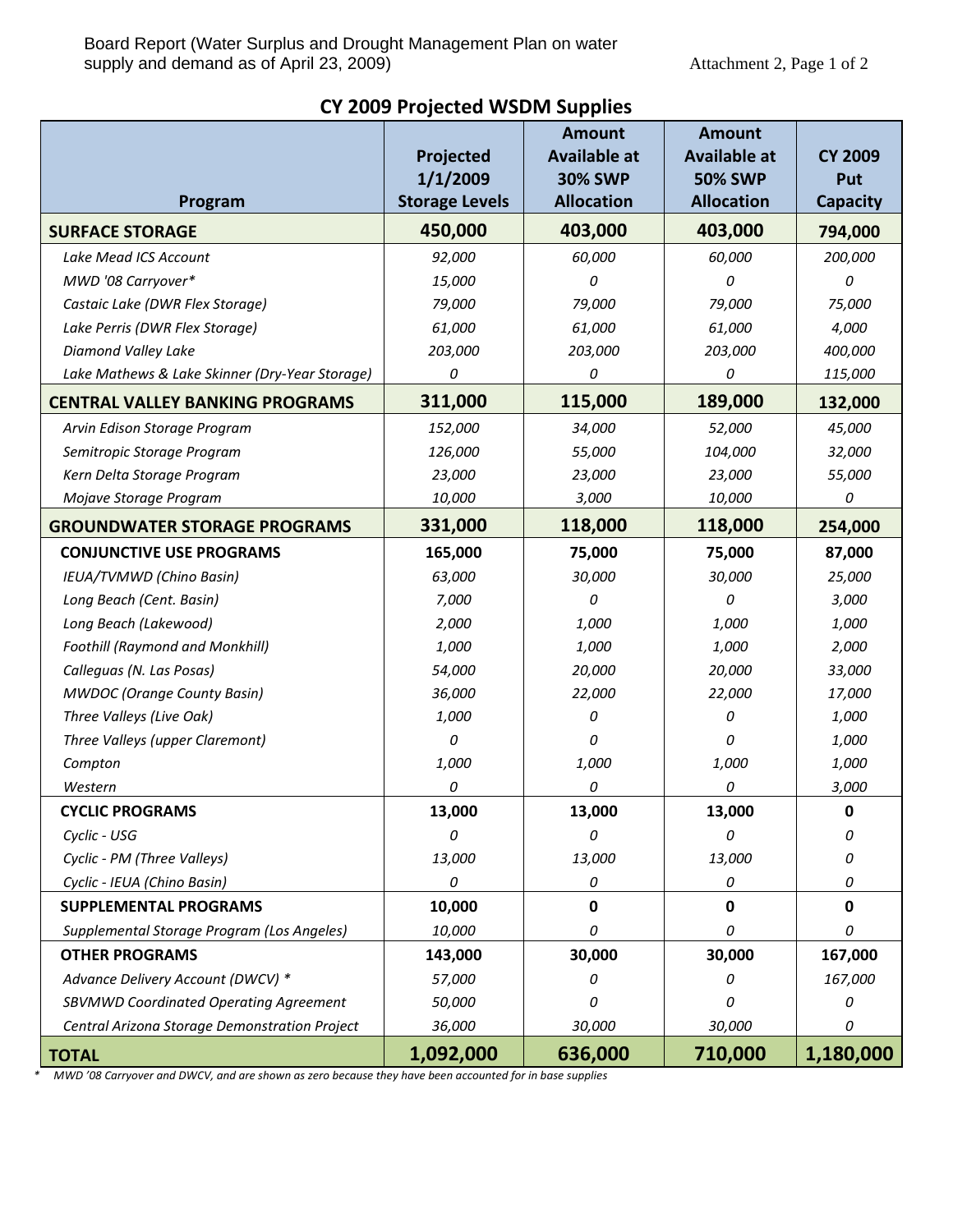| Program                                | Projected<br>1/1/2009<br><b>Storage Levels</b> | Amount<br><b>Available at</b><br><b>30% SWP</b><br><b>Allocation</b> | Amount<br><b>Available at</b><br><b>50% SWP</b><br><b>Allocation</b> | <b>CY 2009 Put</b><br>Capacity |
|----------------------------------------|------------------------------------------------|----------------------------------------------------------------------|----------------------------------------------------------------------|--------------------------------|
| Conj. Use - Pasadena                   | 22,000                                         | 0                                                                    | 0                                                                    | n                              |
| MWD '09 Carryover                      | 0                                              | 0                                                                    | 0                                                                    | 200,000                        |
| <b>DWCV</b> '09 Carryover              | 0                                              | 0                                                                    | 0                                                                    | 86,000                         |
| Hayfield Storage Program               | 100,000                                        |                                                                      | O                                                                    | 0                              |
| <b>EWA Wet/Dry Exchange</b>            | 50,000                                         | 0                                                                    | Ω                                                                    |                                |
| Sac. Valley Transfers Stored in Shasta | 47,000                                         | Ω                                                                    | n                                                                    | 0                              |
| <b>TOTAL</b>                           | 219,000                                        |                                                                      |                                                                      | 286,000                        |

# **Programs Under Development in 2009**